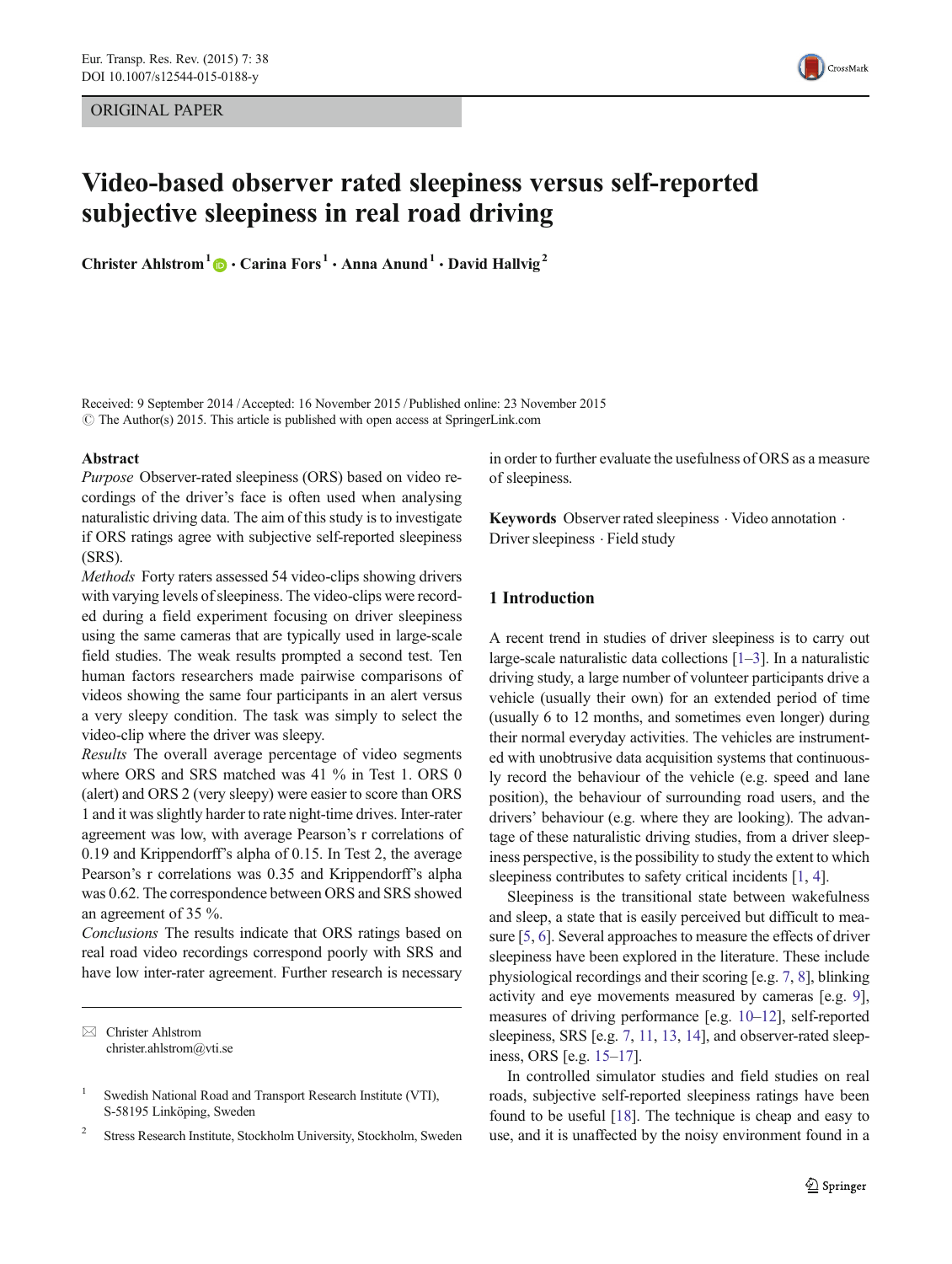vehicle. Above all, subjective sleepiness ratings are the driver sleepiness measure that is least affected by between individual variations, also in comparison with physiological sleepiness indicators [\[13\]](#page-8-0). In naturalistic driving studies, sleepiness ratings based on self-reports or on physiological data are too intrusive. Instead, unobtrusive techniques such as ORS and camera-based solutions are used. ORS is today the prevailing method of choice.

The underlying idea of ORS is simply to let an observer estimate the level of sleepiness experienced by the driver based on behavioural signs of sleepiness such as the driver's facial expression, body movements, postural changes and duration of eyelid closures [\[19\]](#page-8-0). ORS estimations may be carried out in two different ways: (i) real-time ORS performed by test leaders accompanying the driver in the car [\[15](#page-8-0)], and (ii) posthoc ORS based on video recordings of the drivers' face [\[20](#page-8-0)–[22\]](#page-8-0). The second approach is used in naturalistic driving studies since no test leader is present in the vehicle.

In laboratory experiments, untrained observers have been able to accurately distinguish between photographs of individuals who had been sleep deprived or had a normal night of sleep [[23\]](#page-8-0). It has also been found that observers perceived sleep deprived individuals as having more hanging eyelids, redder eyes, more swollen eyes, darker circles under the eyes, paler skin, more wrinkles/fine lines, and more droopy corners of the mouth [\[24](#page-8-0)]. These findings suggest that humans are sensitive to facial cues and provide support that it is possible for an observer to instantaneously rate driver sleepiness. In a driving context, ORS was first described by Wierwille and Ellsworth [[17\]](#page-8-0) and was later refined by Wiegand et al. [[16\]](#page-8-0). Here trained observers evaluated drivers' sleepiness level using video recordings of the drivers' face. The results showed good intra-rater and inter-rater reliability, however, the raters' estimations were only compared with the average rated estimation for each clip [\[17\]](#page-8-0), or in the refined version, with an experienced rater's ratings [[16](#page-8-0)]. Consequently, these studies did not indicate the extent to which ORS reflects the sleepiness level experienced by the driver. Using the intrinsic measure of self-rated sleepiness (Karolinska Sleepiness Scale, KSS) as a comparison, it has been shown that real-time ORS reflect the general variations of self-rated sleepiness in drivers on a global level, but also that ORS was not consistently sensitive to abrupt changes in driver sleepiness at the 5-min level [\[15](#page-8-0)].

The overall aim of this paper is to shed some light on the issue whether an external observer is able to assess sleepiness within a real life context based on video recordings of the drivers face. More specifically, the correspondence between observer rated sleepiness and self-reported sleepiness, and the ability of an observer to recognize a sleepy driver, will be investigated.

The paper is structured as follows. In the first section, the different measures of sleepiness that are used in this paper are outlined. Subsequently, the methodology, results and discussion of two separate analyses based on data from two previously acquired data sets are presented. Test 1 compares posthoc ORS with SRS in a real road driving setting. Since the outcome of Test 1 was inconsistent with the inter-rater results presented by Wierwille and Ellsworth [\[17\]](#page-8-0) and Wiegand et al. [\[16](#page-8-0)], a second test was conducted. Test 2 simplified the rating task with the aim to see if it is at all possible to rate sleepiness based on video recordings. Paired videos showing the same driver in two conditions, severely sleepy versus alert, were rated. The task was simply to select the video in the pair showing the sleepy driver. The final section of the paper discusses the implications of the two experiments.

## 2 Sleepiness rating scales

Two different rating scales were compared in this study, three level SRS (based on KSS, see Section 2.1) and three level post-hoc ORS (see Section [2.2](#page-2-0)). The subjective ratings were also supported by two other measures of sleepiness, blink duration in Test 1 and 2, and the psychomotor vigilance test (PVT) in Test 2. Unfortunately, PVT was not included in Test 1. The reason for backing up SRS with other measures of sleepiness was that self-reported sleepiness suffers from methodological limitations. For example, some individuals may deny being sleepy or may lack the ability to accurately evaluate their biological cues of sleepiness. The evaluation of ORS versus SRS should therefore be seen as a comparison rather than as a classification where one is truer than the other. That being said, KSS is the measure of driver sleepiness that is least affected by between individual variations, also in comparison with physiological sleepiness indicators [\[13\]](#page-8-0). Under the present circumstances, KSS is likely to be the most reliable and sensitive approach available [[18\]](#page-8-0).

Increased levels of sleepiness are associated with longer blink durations [\[9,](#page-7-0) [11](#page-7-0)], longer mean reaction times in PVT, and higher percentages of lapses/misses in PVT [[25](#page-8-0)–[27](#page-8-0)]. Here, blink durations were calculated as the duration between half the amplitude of the blink onset to half the amplitude of the blink offset in a recorded electrooculogram (EOG) according to Jammes et al. [\[28](#page-8-0)]. The PVT was set up according to Loh et al. [\[29](#page-8-0)], with random stimuli onsets with an interval of 2–10 s between stimuli, a maximum stimulus duration of 2 s, and a total test duration of 10 min.

#### 2.1 Self-reported sleepiness scale

KSS was used to capture the drivers' experience of sleepiness. The scale has nine levels:  $1 -$  extremely alert,  $2 -$  very alert, 3 – alert, 4 – rather alert, 5 – neither alert nor sleepy, 6 – some signs of sleepiness,  $7$  – sleepy, no effort to stay awake,  $8$  – sleepy, some effort to stay awake, and  $9 - \text{very}$  sleepy, great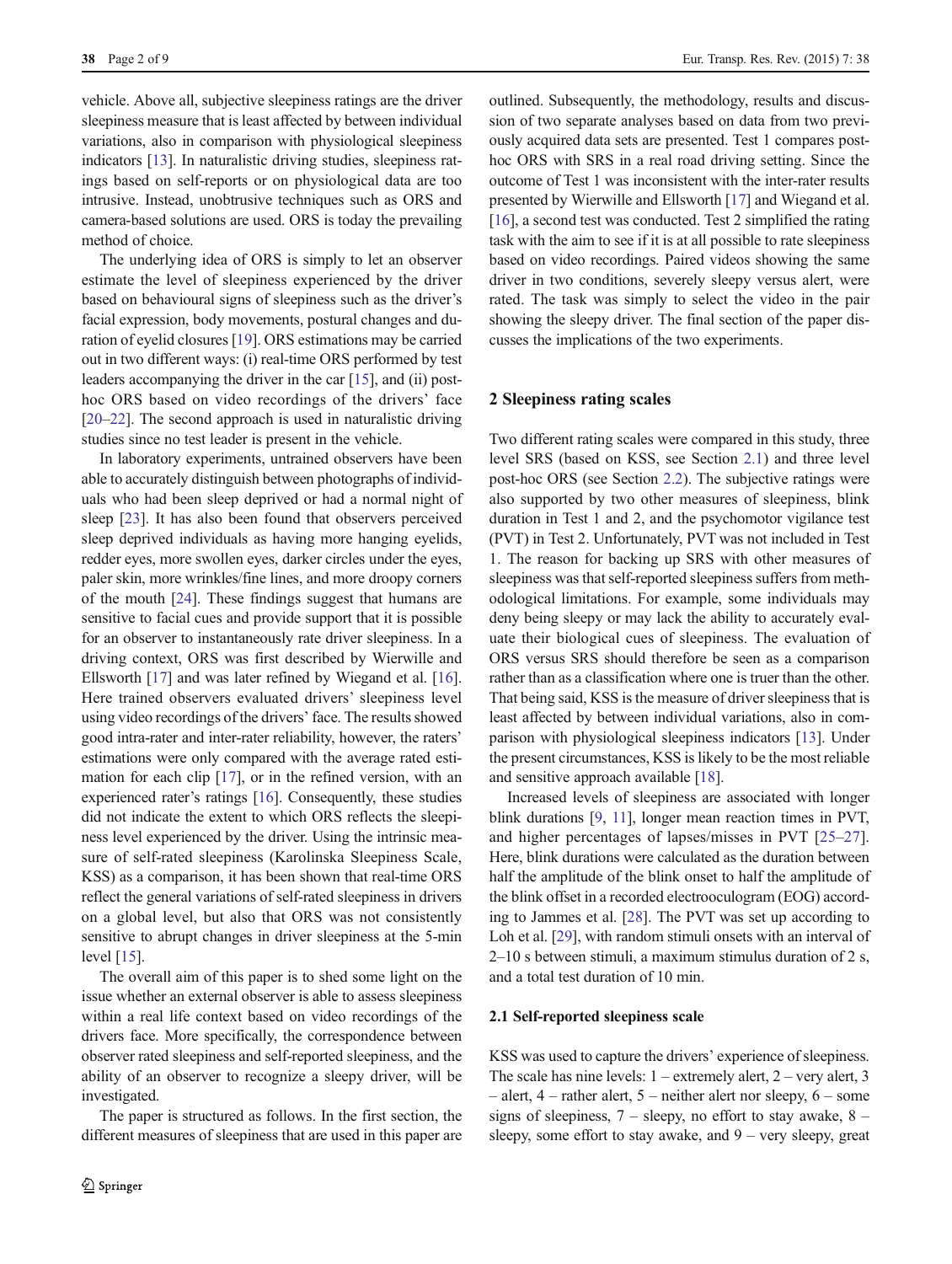<span id="page-2-0"></span>effort to keep awake, fighting sleep [\[30](#page-8-0)]. The nine KSS levels were transformed to a three level scale according to Ahlstrom et al. [[31](#page-8-0)] to match the three ORS levels. KSS 1–5 form SRS 0, KSS 6–7 form SRS 1 and KSS 8–9 combine to form SRS 2.

#### 2.2 Observer rating scale

A three-graded scale was used for ORS (see Table 1). This ORS scale has been in development over the last few years by researchers at VTI and the Stress Research Institute at Stockholm University [\[15](#page-8-0)], based on the work by Wierwille and Ellsworth [\[17](#page-8-0)]. The objective of the scale was to describe behaviours that characterize sleepy driving, inspired by the study of Rogé et al. [[19](#page-8-0)]. The observed behaviours are classified into three categories: eye-related behaviours (e.g. long eye closure and slow blink rate), facial movements (e.g. yawning) and body movements (e.g. stretching and moving trunk forwards and backwards). The three levels represent  $0 =$  Alert;  $1 =$  Sleepy, no effort to stay awake, and  $2 =$  Very sleepy, great effort to keep awake. The original scale developed by Wierwille and Ellsworth [[17](#page-8-0)] used five categories, however, in order to reduce error variance it was decided to decrease the number of categories to three.

## 3 Test 1

# 3.1 Methods

A set of 54 1-min video clips were retained from an earlier experiment which is described in detail by Fors et al. [[32](#page-8-0)]. The videos were recorded from 20 drivers, selected randomly from the register of vehicle owners, participating in a field experiment, both in an alert condition and in a sleep deprived condition. They drove on a motorway for approximately 160 km in an instrumented vehicle equipped with CAN loggers, GPS, several video cameras and eye tracking. The data logger and the sensors were identical to those used in the Swedish Vehicle Management Centre in euroFOT [\(http://www.eurofot-ip.eu/](http://www.eurofot-ip.eu)). The video clips are representative of the video quality in the euroFOT data. Unfortunately, this means that the video quality is sometimes low, especially at nighttime. Figure [1](#page-3-0) shows one sample from nighttime driving (left) and one from daytime driving (right). The over exposure in the frame from nighttime driving and the slight under exposure in the daytime frame is a result of a compromise between the two lighting conditions. The resolution of the videos were  $352 \times 288$ pixels.

For safety reasons the vehicle was equipped with dual command, and a co-driver accompanied each drive. This makes the current setup different from field operational tests and naturalistic driving since a test leader was present in the car. In addition, recordings of physiology (EEG, EOG and ECG)

| Description of the ORS<br>Table 1                                                                  |
|----------------------------------------------------------------------------------------------------|
| ORS 0: Alert                                                                                       |
| Blink: normal                                                                                      |
| Yawn: no                                                                                           |
| Body position: sitting still                                                                       |
| Body movements: normal                                                                             |
| ORS 1: Sleepy, no effort to stay awake                                                             |
| Blink: sporadic periods of long eyelid closure (followed by increased<br>level of blink frequency) |
| Yawn: some                                                                                         |
| Body position: some situations with changing position $-e.g.$ stretching                           |
| Body movements: some – arms, legs, scratching, rubbing eyes                                        |
| ORS 2: Very sleepy, great effort to keep awake                                                     |
| Blink: half-closed eyes, empty gaze                                                                |
| Yawn: yes                                                                                          |
| Body position: yes - change often, stretch, slumped, hanging                                       |
| Body movements: yes - e.g. head nodding                                                            |

and KSS (in 5 min intervals) were acquired. The results from the EEG and ECG are not used in the current paper. The study was approved by the ethical committee at Linköping University.

Forty voluntary participants (aged  $39 \pm 18$  years, 20 women) were recruited to take part in the study as raters. At arrival, the (untrained) raters were given a short introduction to the upcoming task and given a written description of the method and the procedure. Then, they were shown a sequence of 10 video clips which they were instructed to rate according to the strategies outlined in Table 1. After each clip the SRS value was shown. This was to provide an anchor to help the raters to calibrate their ORS ratings. The raters were instructed to choose the most fitting ORS level, meaning that all criteria did not have to be fulfilled in order to choose a certain level. They were also instructed that the different indicators (blink, yawn, body position and body movements) should be seen as prototypical clues of what to look for in the video. Next the raters were allowed to ask questions. Following that, the actual trial commenced. The video clips were shown on a projection screen in a dark room to 20 participants at a time, and the participants wrote down their ratings individually. Obviously, the SRS values were not revealed in the actual trial.

In between each clip there was a 10 s pause where the raters were reminded to estimate the sleepiness level and also to rate the confidence in their ORS estimations. The level of confidence was given on a scale from  $1$  to  $10$ , where  $1$  is "no idea" and 10 is "absolutely certain". In between the three sessions of 18 clips, the raters took a break for 10 min and were served refreshments.

All daytime clips were recorded in daylight whereas all night-time clips were recorded in darkness. The selected video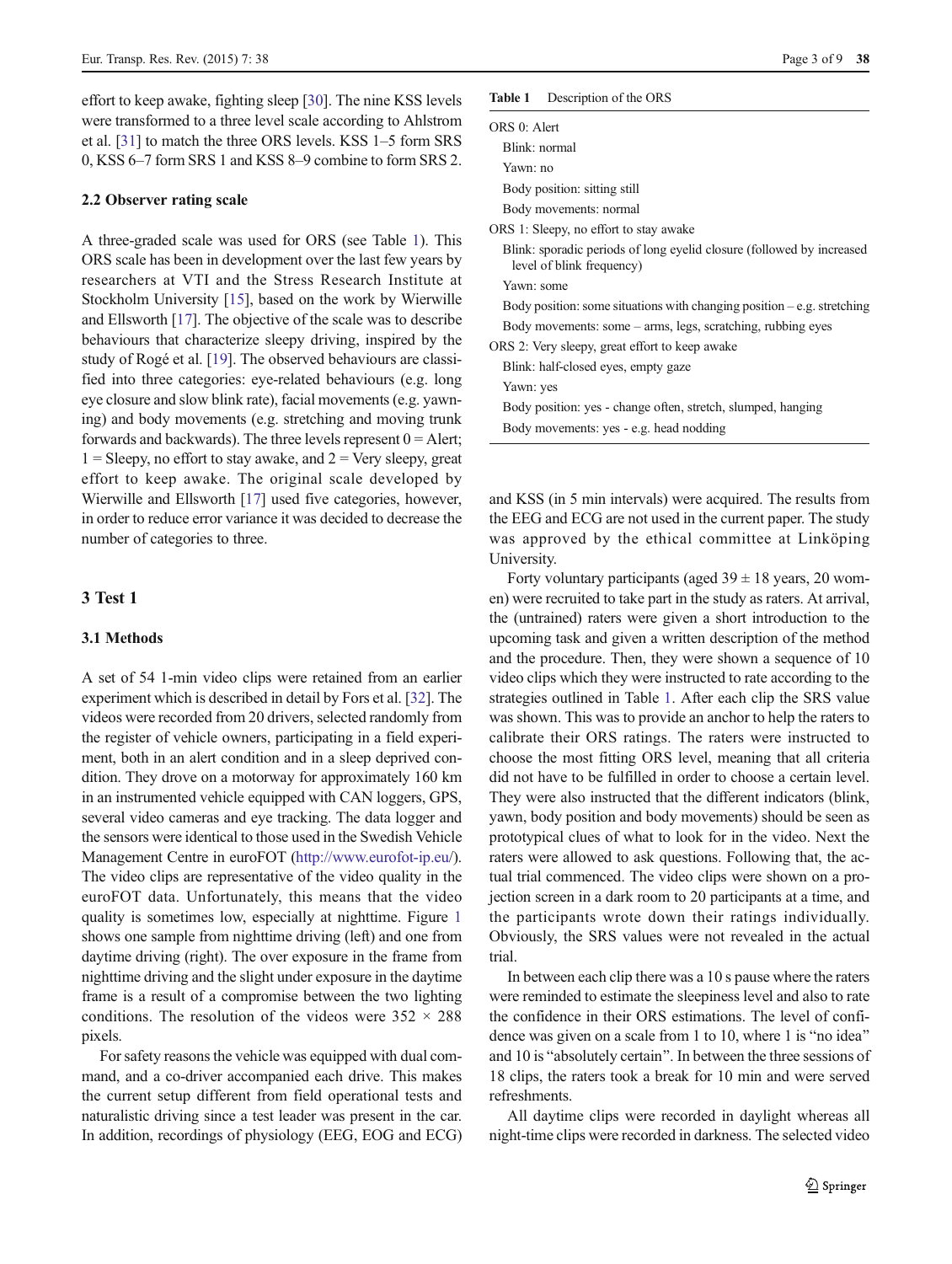<span id="page-3-0"></span>Fig. 1 Examples of the video films; night-time driving (left) and daytime driving (right)



clips were distributed evenly across day/night, and low/medium/high SRS. Video clips corresponding to SRS  $0 - 2$  were characterised by increasing blink durations (mean  $\pm$  sd) of  $104 \pm 22$ ,  $119 \pm 24$  and  $126 \pm 30$  ms respectively. The video clips were balanced on drivers to the best possible extent, constrained by the fact that only some drivers estimated a more severe level of sleepiness. The raters were informed that the video clips had been randomly selected and that there were sleepy drivers in the daylight videos and alert drivers in the darkness videos. In order to control for learning effects of the raters, the segments were placed in three different sequences such that each sequence contained an equal distribution of video segments for each SRS level and for day compared to night. For 20 of the 40 raters, the three sequences were shown in reversed order.

#### 3.2 Statistical analyses

The analyses involve descriptive statistics such as accuracy, reliability and confusion matrices to get a general picture of how well ORS and SRS match. If ORS and SRS matches, the confusion matrix will have large values in the diagonal, while mismatches will be revealed in the off-diagonal entries. This information is further quantified as accuracy, i.e. the probability that an ORS value matches the corresponding SRS value, and as reliability, i.e. the probability that a given SRS value is matched by the corresponding ORS value. Confidence intervals were calculated based on binomial and multinomial tests of accuracy.

A mixed model analysis of variance (ANOVA) was conducted to investigate if the ORS ratings are biased due to lighting conditions, i.e. if the raters expect the drivers to be sleepier during night-time and consequently provide higher ORS ratings in dark condition (and lower ORS ratings in the bright condition). Condition (day/night) was included as a fixed factor, the SRS rating (SRS  $0 -$  SRS 2) was included as a fixed confounding factor and Participant (1–40) was included as a random factor. Multiple comparison post-hoc tests using Tukey's honestly significant difference criterion were used to investigate potential differences between individual groups. The significance level was set to 0.05.

If raters report low confidence in their ratings we expect that the match rate between ORS and SRS will be low. Similarly, we expect that when raters are confident in their ratings the match rate will be high. The relation between confidence level and match rate was investigated using a least squares best fit linear regression, with the expectation that the "ideal" correlation coefficient would be close to one.

Inter-individual differences between the raters were investigated using a similar approach to that of Wierwille and Ellsworth [[17](#page-8-0)]. The covariance matrix of all raters' estimations of the 54 video clips was computed. The average was compared between all raters using Pearson's r correlation (i.e. the average of all the values above the main diagonal in the covariance matrix). Fisher z-transformation was used to make the correlation coefficients additive. Inter-individual differences were also assessed using Krippendorff's alpha using a difference function adapted to ordinal data [\[33\]](#page-8-0).

# 3.3 Results

The overall average percentage of video segments where ORS and SRS matched was 41.5 % (confidence interval: 39.4– 43.6 %). The relative frequency of matching segments can be seen in Fig. [2](#page-4-0). A confusion matrix is provided in Table [2](#page-4-0) and per-class accuracies and reliabilities, along with their confidence intervals are shown in Table [3.](#page-4-0) The ORS values (mean 0.92) was significantly lower than the SRS values (mean 1.00),  $F_{(1,4317)} = 9.87, p \le 0.01$ .

There was a significant difference in ORS ratings due to participant ( $F_{(39,2116)} = 2.07$ ,  $p < 0.001$ ), condition ( $F_{(1)}$ )  $_{2116)}$  = 7.99, p < = 0.01) and SRS rating (F<sub>(2,2116)</sub> = 58.22,  $p < 0.001$ ). The post-hoc test revealed that higher ORS ratings were provided during night-time compared to daytime, and that increasing ORS ratings were accompanied by increasing SRS ratings. This means that the raters are influenced by lighting conditions. The distribution of ORS ratings per condition were ORS 0 (day 419, night 312), ORS 1 (day 373, night 488), and ORS 2 (day 288, night 279). A greater number of daytime video clips were scored as alert (ORS 0) while a higher number of nighttime driving video clips were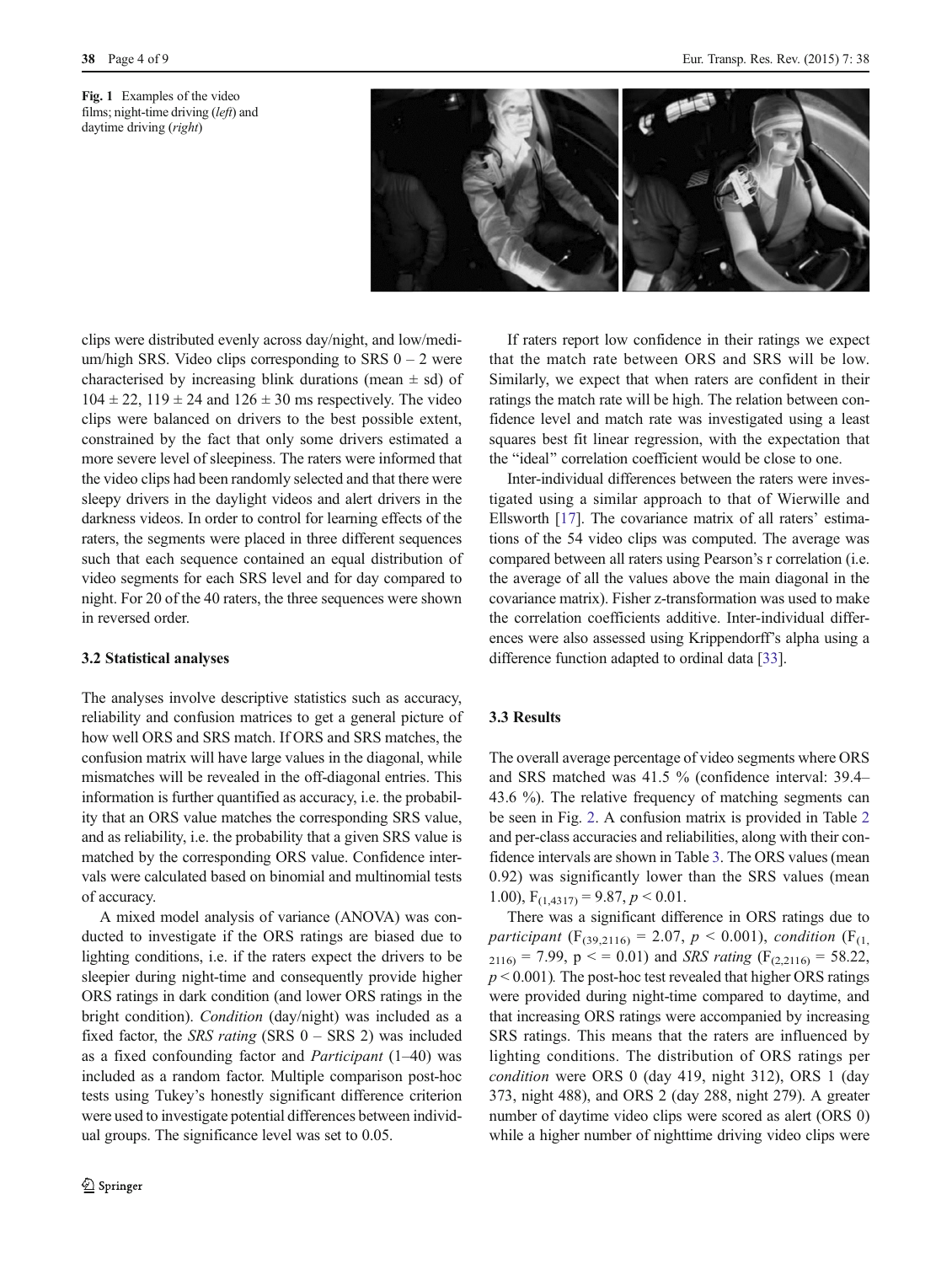<span id="page-4-0"></span>

Table 3 Naïve per-class statistics for the matching of SRS and ORS

| Level                     | Percentage match | 95 % C.I.             |  |
|---------------------------|------------------|-----------------------|--|
|                           | Accuracy         |                       |  |
| Alert                     | 46.4%            | 42.7 % $-$ 50.0 %     |  |
| First signs of sleepiness | $35.4 \%$        | $32.2 \% - 38.7 \%$   |  |
| Severe sleepiness         | $44.4\%$         | 40.3 % $-$ 48.6 %     |  |
|                           | Reliability      |                       |  |
| Alert                     | 47.1 $%$         | 43.4 $\%$ – 50.9 $\%$ |  |
| First signs of sleepiness | $42.4\%$         | 38.7 % $-$ 46.0 %     |  |
| Severe sleepiness         | 35.0%            | $31.4\% - 38.6\%$     |  |

# 3.4 Discussion

Fig. 2 Histogram of the raters' percentage of segments where ORS and SRS matched

scored as sleepy (ORS 1 or ORS 2). Of the three ORS levels, ORS 2 was the least scored and ORS 1 the most scored.

The confidence rating indicates how sure the raters were of that particular ORS estimation. In Fig. 3 the percentage of video segments where ORS and SRS matched are plotted against the confidence value. The slope of a linear regression line (least squares best fit) is 0.2 and the norm of residuals is 18.1, showing a very weak correspondence between matching rate and confidence. Boxplots of the confidence ratings for each of the 54 video clips are shown in Fig. [4](#page-5-0). On the scale from 1 to 10, the median confidence rating is 6 for most clips, and only two clips are outside the range of the most common median value plus/minus 1 (i.e. confidence rating 5–7). This indicates that essentially no video clips are experienced as easier to rate.

Inter-individual differences between raters were determined as the average of the Pearson's r correlations between all raters, and was found to be 0.19. The correlation coefficients between raters varied a lot (standard deviation = 0.15). Krippendorff's alpha showed a slight agreement with  $\alpha = 0.15$ .

Table 2 Confusion matrix of ORS versus SRS

|  | <b>ORS</b>                                                                                                   |                                                     |                               |    |  |
|--|--------------------------------------------------------------------------------------------------------------|-----------------------------------------------------|-------------------------------|----|--|
|  | $\theta$                                                                                                     |                                                     | $\mathfrak{D}_{\mathfrak{p}}$ | Σ. |  |
|  | SRS $\begin{bmatrix} 0 & 339 & (15.7 \%) & 262 & (10.1 \%) & 118 & (8.1 \%) & 719 & (33.3 \%) \end{bmatrix}$ |                                                     |                               |    |  |
|  |                                                                                                              | 218 (12.1 %) 305 (14.1 %) 197 (13.6 %) 720 (33.3 %) |                               |    |  |
|  | 2 174 (5.5 %) 294 (9.1 %) 252 (11.7 %) 720 (33.3 %)                                                          |                                                     |                               |    |  |
|  | $\Sigma$ 731 (33.8 %) 861 (39.9 %) 567 (26.3 %) 896 (41.5 %)                                                 |                                                     |                               |    |  |

ORS and SRS matched in 41 % of the 1-min video clips of drivers at various stages of sleepiness. This is only marginally better than chance (a matching percentage of 33.3 % is equivalent to someone picking ORS category at random for each video segment). This result is in agreement with the results from real-time ORS ratings, where 28 % of the changes in SRS were predicted by the observer [\[15\]](#page-8-0).

Comparing the distribution of ORS and SRS demonstrates that for SRS 0 (alert), the raters' estimations matched SRS in 47 % of the video clips, and were completely unmatched (i.e. estimated ORS 2 for SRS 0) in only 17 % of the cases. The situation was worse for ORS 1 and ORS 2. One explanation is that it might be easier to identify an alert driver than a sleepy driver. Another explanation is that the raters may assume that the drivers are alert most of the time (an assumption which is certainly correct in a naturalistic dataset collected during normal driving). Such an assumption would systematically



Fig. 3 Boxplot of the percentage of matching ORS and SRS ratings per confidence level. On each box, the central mark is the median, the edges of the box are the 25th and 75th percentiles, and the whiskers extend to  $q_3 + 1.5(q_3 - q_1)$  and  $q_1 - 1.5(q_3 - q_1)$ , where  $q_1$  and  $q_3$  are the 25th and 75th percentiles, respectively. Outliers plotted individually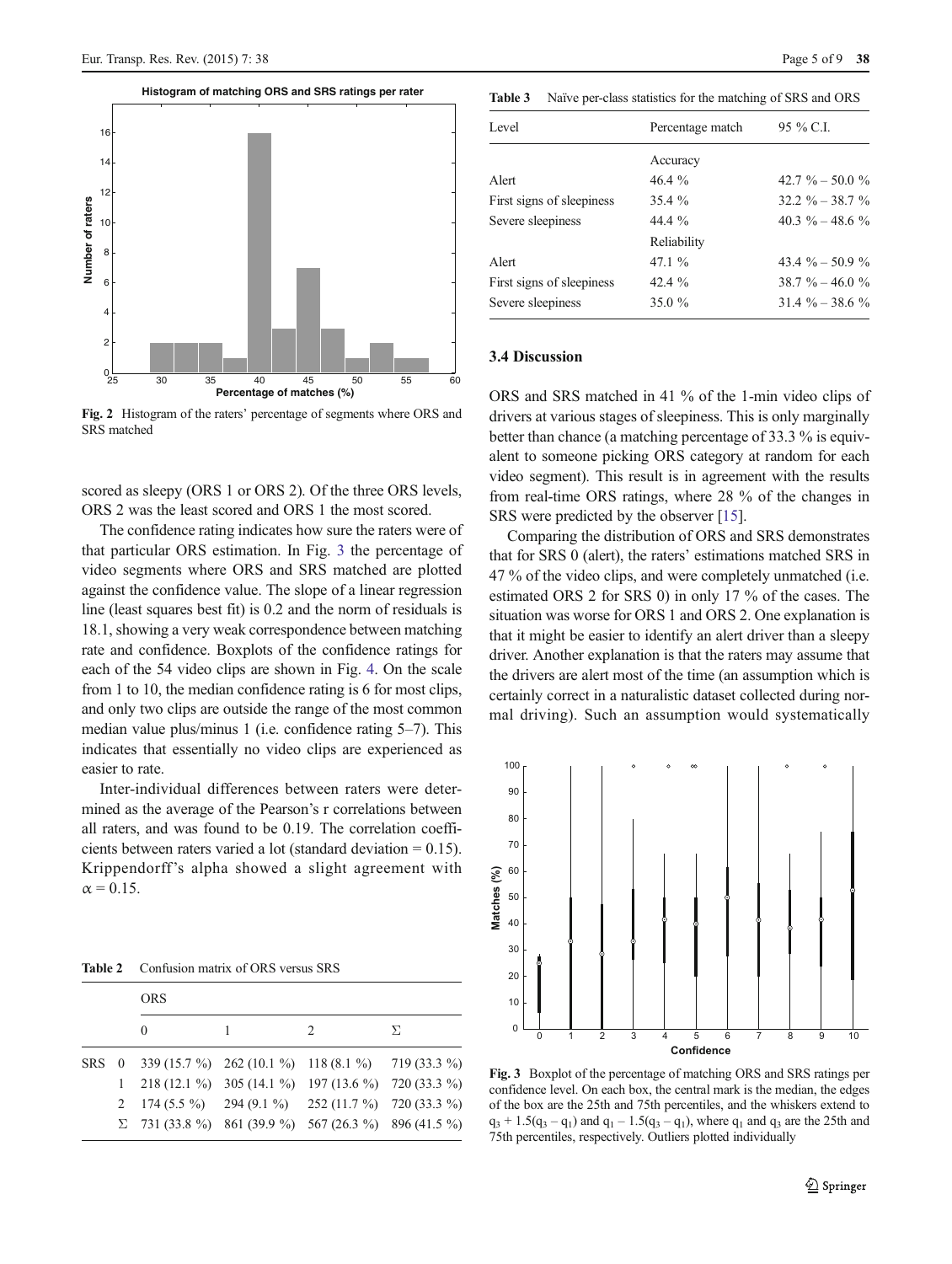<span id="page-5-0"></span>

Fig. 4 Boxplots of the confidence in each rating grouped by video clip. On each box, the central mark is the median, the edges of the box are the 25th and 75th percentiles, and the whiskers extend to  $q_3 + 1.5(q_3 - q_1)$  and  $q_1$  – 1.5( $q_3$  –  $q_1$ ), where  $q_1$  and  $q_3$  are the 25th and 75th percentiles, respectively. Outliers plotted individually

underestimate sleepiness in our data set with an even distribution of high/medium/low SRS drives, as is also indicated by our results (the mean ORS rating is 0.92 whereas the mean SRS rating is 1.0).

The inter-rater agreement was very low in Test 1 with an average Pearson's r correlation of 0.19 and a Krippendorff's alpha of 0.15. This was unexpected given previous reports on high consistency and reliability both within and between raters [\[16,](#page-8-0) [17](#page-8-0)]. It is not clear whether this was due to inconsistent following of the ORS protocol, the ORS protocol in itself, inadequate video quality, or simply that it was difficult to rate sleepiness in a consistent manner.

Given the low match rate between ORS and SRS, it is interesting to see whether the raters are aware of their shortcomings. If so, this would be indicated in their confidence ratings. The expected matching rate, given perfect confidence estimates, would be a linear function increasing with the confidence level. However, Fig. [3](#page-4-0) shows that this is not the case. Not only is it difficult to rate the sleepiness level of drivers based on video clips, it is also difficult for the raters to estimate the accuracy in their ratings.

# 4 Test 2

Test 1 raised a number of concerns about using ORS as a method to estimate driver sleepiness based on video recordings. A prerequisite for successful sleepiness scoring based on videos is whether it is at all possible to recognise a sleepy driver. To investigate this, a test was set up where the rating task was designed to be as easy as possible. In contrast to Test 1, Test 2 made use of colour-videos of higher quality, used a

different camera position filming the driver from below instead of from the above, employed human factors experts as raters, and simplified the rating task to simply identify the video showing the sleepy condition in paired video clips showing the same driver in an alert and a sleepy condition.

## 4.1 Methods

Also Test 2 uses video data from an earlier experiment [[34\]](#page-8-0). The videos were recorded from 18 bus drivers participating in a field experiment. The aim of the study was to investigate how a split shift with an early morning start influenced bus drivers' sleepiness level and driving performance during the late afternoon. Speed, GPS position and video films of the driver and of the forward view were continuously recorded throughout the driving session with a Video VBOX Pro (Racelogic Ltd., Buckingham, Great Britain). The video had a resolution of  $720 \times 576$  pixels, where the face was an inset covering approximately one fourth of the picture. The driving experiment was carried out on a 23 km long route on public roads, which was driven three times. PVT was administered immediately before and after the driving session and between the second and third lap. In addition, physiology (EEG and EOG) and KSS (in 5 min intervals) was acquired. The results from the EEG measures are not used in this study.

The videos were selected based on KSS ratings, where the alert condition corresponded to  $KSS \leq 4$  and the sleepy condition corresponded to  $KSS \geq 8$ . Unfortunately, only four of the 18 participants in the bus driver study matched this selection criteria. Thus, four matched pairs, comprising a set of eight 30-s video clips, were selected for this test. The pairs were matched in terms of driver and same type of road. The alert condition had an average (mean  $\pm$  sd) blink duration of  $113 \pm 12$  ms, a PVT reaction time of  $348 \pm 13$  ms and a percentage of PVT lapses of  $1.7 \pm 1.1$  %. In the sleepy condition, the average blink duration was  $124 \pm 15$  ms, the PVT reaction time was  $383 \pm 42$  ms and the percentage of PVT lapses was  $8.0 \pm 9.2$  %. All videos were recorded in daytime during daylight conditions, removing the factor time of the day.

Ten participants (aged  $38 \pm 12$  years, five women) were recruited to take part in the study as raters. All raters are part of the human factors group at the institute (VTI) and can be considered experts in the field of human behaviour assessment. After a short introduction the participants were shown video A, followed by video B, followed by video A and B next to each other. The participants were then asked to judge which of the two videos that showed the sleepy condition and how certain they were in their decision. The level of confidence was given in steps of 10 % on a scale from 0 %, meaning "no idea", to 100 %, meaning "absolutely certain". This procedure was repeated for the four video pairs.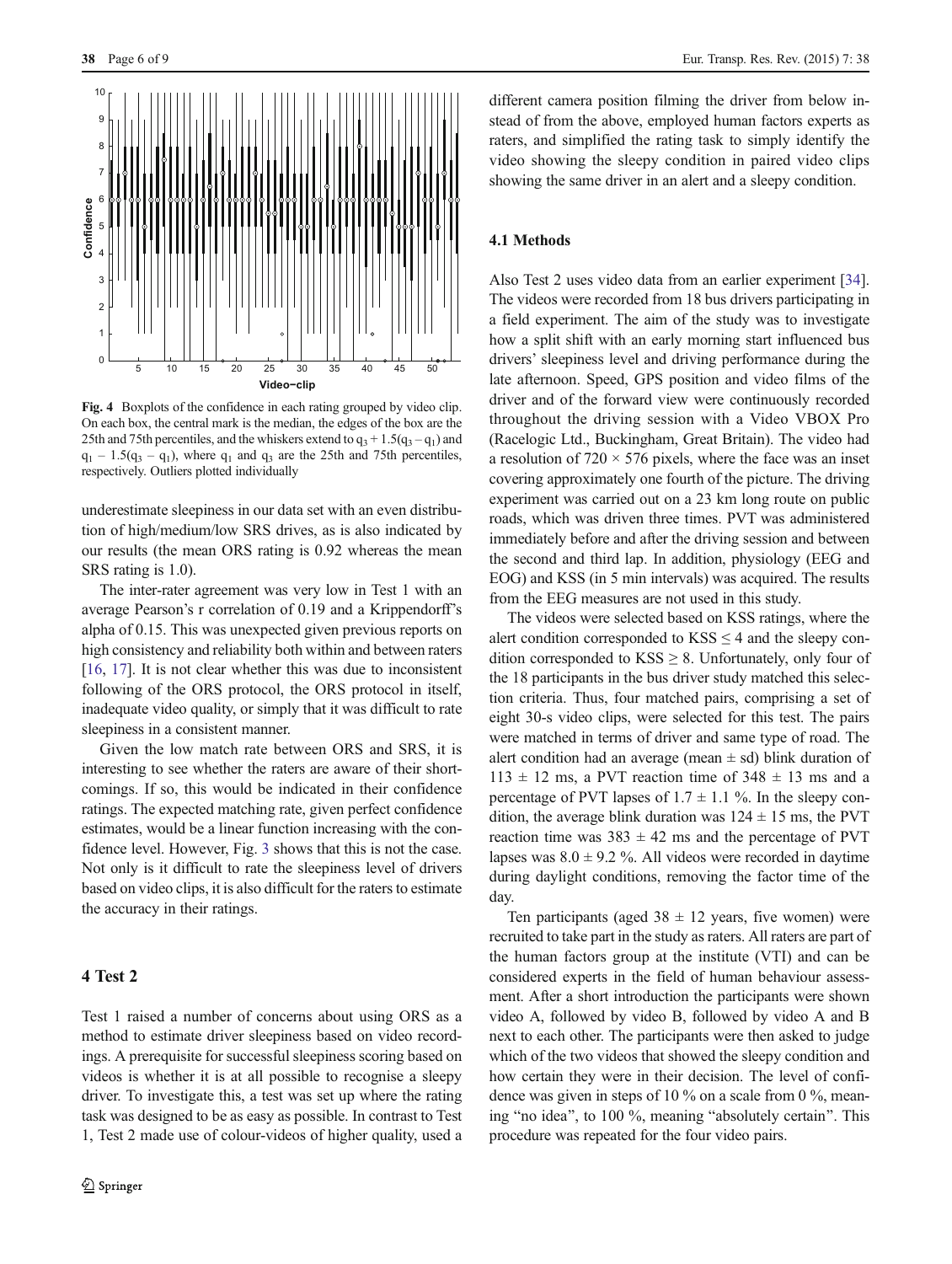#### 4.2 Statistical analysis

The analyses involve descriptive statistics such as percentage correct classifications with corresponding mean confidence ratings. Inter-individual differences between the raters were investigated as in test 1 using Pearson's r correlation and Krippendorff's alpha.

# 4.3 Results

The overall average percentage of correctly assessed video segments was 35 %. The result from each video pair is presented in Table 4. Note that for two of the four video pairs, all raters identified the wrong video. Also provided in Table 4 are the average confidence ratings.

Inter-individual differences between raters were determined as the average of the Pearson's r correlations between all raters, and was found to be 0.35. Krippendorff's alpha showed a moderate agreement with  $\alpha = 0.62$ .

## 4.4 Discussion

The inter-rater agreement was better in Test 2 than in Test 1 with an average Pearson's r correlation of 0.35 and a Krippendorff's alpha of 0.62. The difference in results between Test 1 and 2 may be due to a number of reasons. In Test 2, the video quality was better, the raters were more experienced, there was no confounding with lighting conditions, and the rating task was easier. However, the agreement was still very low.

The drivers were very sleepy in the sleepy condition. One driver experienced a short lapse of micro sleep and nearly hit the road barrier just a few minutes after the selected video clip (video pair 2). Another driver admitted that she provided KSS ratings of eight instead of nine since she was afraid that we would abort the trial in advance if we knew how sleepy she was (video pair 1). This is obviously just anecdotal evidence, but it is a clear indication that the pairs of videos contained footage of very varying levels of sleepiness. Despite our attempts to make an easy classification task, the raters disagreed on one of the video pairs and agreed on the "wrong" video in two of the four pairs. After discussions with the raters, the underlying reason for this result appears to be a difficulty of distinguishing boredom from sleepiness. The amount of data is very limited in Test 2, but the results consistently raise concerns about the validity of ORS.

# 5 General discussion

The notion that it is possible to assess the emotional state (e.g. sadness) or physiological state (e.g. sleepiness) of a fellow human with a single glance is widely held, but, the results of

Table 4 Number of matches between ORS and SRS, including the raters' confidence in their ratings

| Video pair     | Match              | Confidence $(\% )$ |
|----------------|--------------------|--------------------|
|                | 9 of 10 (90 $\%$ ) | $51 \pm 26$        |
| 2              | 0 of 10 (0 $\%$ )  | $40 \pm 24$        |
| 3              | 5 of 10 $(50 \%)$  | $42 \pm 15$        |
| $\overline{4}$ | 0 of 10 (0 $\%$ )  | $33 \pm 20$        |

the current study shows how extremely difficult it can be to rate the sleepiness level of a driver using ORS.

Wierwille and Ellsworth [\[17](#page-8-0)] argue that it is impossible to know the extent to which the raters are rating the "true sleepiness level" and therefore chose not to do such comparisons. Instead, they chose to use consensus amongst the observers as a reference measure. Given the poor correspondence between SRS and ORS found in our test and the difficulty of distinguishing boredom from sleepiness, using consensus amongst observers might be a dangerous way of determining the "truth". Wiegand et al.  $[16]$  instead chose to use experienced raters as a reference measure of sleepiness and found agreement with non-expert ORS to be satisfactory. Again, given the poor agreement between ORS and SRS in our tests, also amongst the expert raters, expert judgements may be misleading when assessing sleepiness.

There may be individual differences in subjectively experienced levels of sleepiness and in behavioural signs of sleepiness, meaning that SRS and ORS may represent different constructs of sleepiness. A further indication that this may be the case is that the percentage of matching ORS/SRS values did not increase as a function of confidence in the ratings. As the list of agreeing measures of sleepiness grows longer (subjective ratings, physiology, performance) while post-hoc ORS stands alone on the disagreeing side, it may be worth considering that ORS is measuring a different construct of sleepiness. Perhaps ORS is rather an indicator of task related fatigue, boredom and sleepiness in a broader sense. There are too many limitations in the current data material to draw such conclusions, but further studies should be conducted to confirm or reject this suggestion.

There are some controversies when it comes to the influence of video clip duration and image quality. For starters, behavioural signs of sleepiness such as yawning and nodding are rather infrequent events that may not be captured in a short recording. Ratings of sleepiness based on such events will obviously become more reliable with longer video clips. On the other hand, fatigue has been successfully rated in photographs based on hanging eyelids, red eyes, swollen eyes, darker circles under the eyes, paler skin, more wrinkles/fine lines, droopy corners of the mouth and glazed eyes [\[24](#page-8-0)], indicating that the image quality is perhaps even more important than the duration of the clip. However, if video quality was the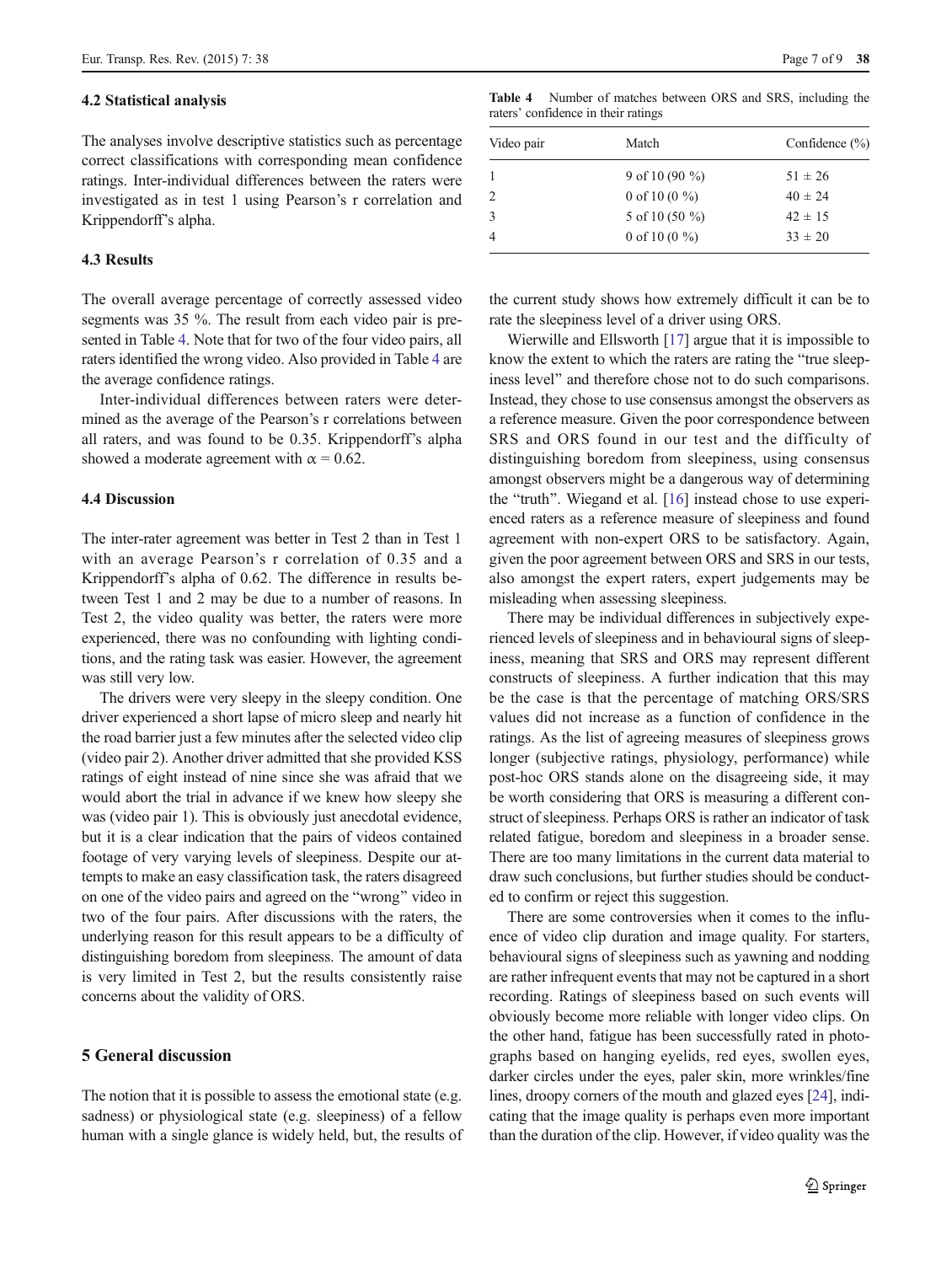<span id="page-7-0"></span>only issue, we would have expected better results for real-time ORS [[15\]](#page-8-0). In real-time ORS the driver is observed directly, thus providing the ultimate "image" quality, and also indirectly taking driving performance into account. Also, in contrast to the Sundelin [\[24](#page-8-0)] study, our sleepy drivers actively fought to remain awake, which may mask some of the observable signs of sleepiness. Higher video quality may solve the issue with poor inter-rater agreement. As the visual cues becomes more consistent and easier to extract, the ratings are also most likely to become more consistent. Whether improved visual cues are directly related to sleepiness and SRS is however unclear. There will be an impact on the match rate between ORS and SRS, but it is not clear if the match rate will increase or decrease. As already indicated, some of these cues may rather be signs of boredom or fatigue, and this may be misleading when it comes to sleepiness assessment.

A limitation with this research is that the videos and the data used in both Test 1 and Test 2 comes from earlier experiments that had little to do with the main questions presented here. An implication is, for example, that very few video pairs could be used in Test 2 due to the selection criterion that the same driver should have experienced both high and low KSS values. Another limitation is the level of training given to the untrained raters in Test1. Even though the amount of training is similar to what we would give to an actual "scientific" ORS rater at our institute, a "scientific" rater would still be better equipped due to years of experience gained by riding along in the vehicle as a test leader in driver sleepiness experiments. Since such a "scientific" rater would have a qualitatively different background, this could be a serious shortcoming in Test 1. However, the "scientific" raters performed poorly in Test 2, so we are not sure that this is such a big limitation in practice. Additional studies, replicating and verifying the results from this paper, should be carried out.

Much research is currently devoted to developing automatic image processing systems capable of determining the level of sleepiness based on characteristics such as facial tone, slow eyelid closure, rubbing, yawning and nodding [[35](#page-8-0)–[39](#page-8-0)]. According to Vural et al. [\[40](#page-8-0)], the ten facial actions that are most predictive of sleepiness are increased blink/eye closure, elevated outer brow raise, increased frown, chin raise, more nose wrinkle, less smiling, tightened eye lid, less compressed nostrils, less lowering of eye brows and less jaw drop. It would be very interesting to compare the outcome of these automatic facial emotion recognition systems to self-rated and observer rated sleepiness, and also to investigate which features that are used by the automatic system compared to the human observer.

In conclusion, the results from this study indicate that video-based ORS ratings of driver sleepiness correspond poorly with self-reported sleepiness. In this study, the raters were even unable to pick out a sleepy driver in a paired comparison where they know that one of the videos showed a

sleepy driver. Further investigations should be carried out to evaluate the reliability of ORS and to inform on future use of this technique.

Acknowledgments This study was funded by the competence centre Virtual Prototyping and Assessment by Simulation (ViP) and by the Vehicle and Traffic Safety Centre (SAFER) at Chalmers University of Technology. The authors are very thankful to Ashleigh Filtness, Queensland University of Technology, for fruitful discussions during the writing of this paper.

Open Access This article is distributed under the terms of the Creative Commons Attribution 4.0 International License (http:// creativecommons.org/licenses/by/4.0/), which permits unrestricted use, distribution, and reproduction in any medium, provided you give appropriate credit to the original author(s) and the source, provide a link to the Creative Commons license, and indicate if changes were made.

### **References**

- 1. Hanowski RJ, Wierwille WW, Dingus TA (2003) An on-road study to investigate fatigue in local/short haul trucking. Accid Anal Prev 35(2):153–160. doi[:10.1016/S0001-4575\(01\)00098-7](http://dx.doi.org/10.1016/S0001-4575(01)00098-7)
- 2. Dingus TA, Klauer SG, Neale VL, Petersen A, Lee SE, Sudweeks J, Perez MA, Hankey J, Ramsey D, Gupta S, Bucher C, Doerzaph ZR, Jermeland J, Knipling RR (2006) The 100-car naturalistic driving study, phase II, results of the 100-car field experiment. NHTSA, Washington, DC
- 3. Hanowski RJ, Blanco M, Nakata A, Hickman JS, Schaudt WA, Fumero MC, Olson RL, Jermeland J, Greening M, Holbrook GT, Knipling RR, Madison P (2008) The drowsy driver warning system field operational test, data collection final report. NHTSA
- 4. Klauer SG, Dingus TA, Neale VL, Sudweeks J, Ramsey D (2006) The impact of driver inattention on near-crash/crash risk: an analysis using the 100-car naturalistic driving study data. NHTSA, Washington DC
- 5. Putilov AA, Donskaya OG, Verevkin EG (2012) Quantification of sleepiness through principal component analysis of the electroencephalographic spectrum. Chronobiol Int 29(4):509–522. doi:[10.](http://dx.doi.org/10.3109/07420528.2012.667029) [3109/07420528.2012.667029](http://dx.doi.org/10.3109/07420528.2012.667029)
- 6. Cluydts R, DE Valck E, Verstraeten E, Theys P (2002) Daytime sleepiness and its evaluation. Sleep Med Rev 6(2):83–96. doi[:10.](http://dx.doi.org/10.1053/smrv.2002.0191) [1053/smrv.2002.0191](http://dx.doi.org/10.1053/smrv.2002.0191)
- 7. Horne JA, Baulk SD (2004) Awareness of sleepiness when driving. Psychophysiology 41(1):161–165. doi:[10.1046/j.1469-8986.2003.](http://dx.doi.org/10.1046/j.1469-8986.2003.00130.x) [00130.x](http://dx.doi.org/10.1046/j.1469-8986.2003.00130.x)
- 8. Lal SKL, Craig A (2002) Driver fatigue: electroencephalography and psychological assessment. Psychophysiology 39(3):313–321
- 9. Campagne A, Pebayle T, Muzet A (2005) Oculomotor changes due to road events during prolonged monotonous simulated driving. Biol Psychol 68(3):353–368. doi[:10.1016/j.biophyscho.2004.05.](http://dx.doi.org/10.1016/j.biophyscho.2004.05.003) [003](http://dx.doi.org/10.1016/j.biophyscho.2004.05.003)
- 10. Anund A, Kecklund G, Kircher A, Tapani A, Åkerstedt T (2009) The effects of driving situation on sleepiness indicators after sleep loss: a driving simulator study. Ind Health 47(4):393–401
- 11. Ingre M, Åkerstedt T, Peters B, Anund A, Kecklund G (2006) Subjective sleepiness, simulated driving performance and blink duration: examining individual differences. J Sleep Res 15(1):47–53. doi[:10.1111/j.1365-2869.2006.00504.x](http://dx.doi.org/10.1111/j.1365-2869.2006.00504.x)
- 12. Philip P, Sagaspe P, Moore N, Taillard J, Charles A, Guilleminault C, Bioulac B (2005) Fatigue, sleep restriction and driving